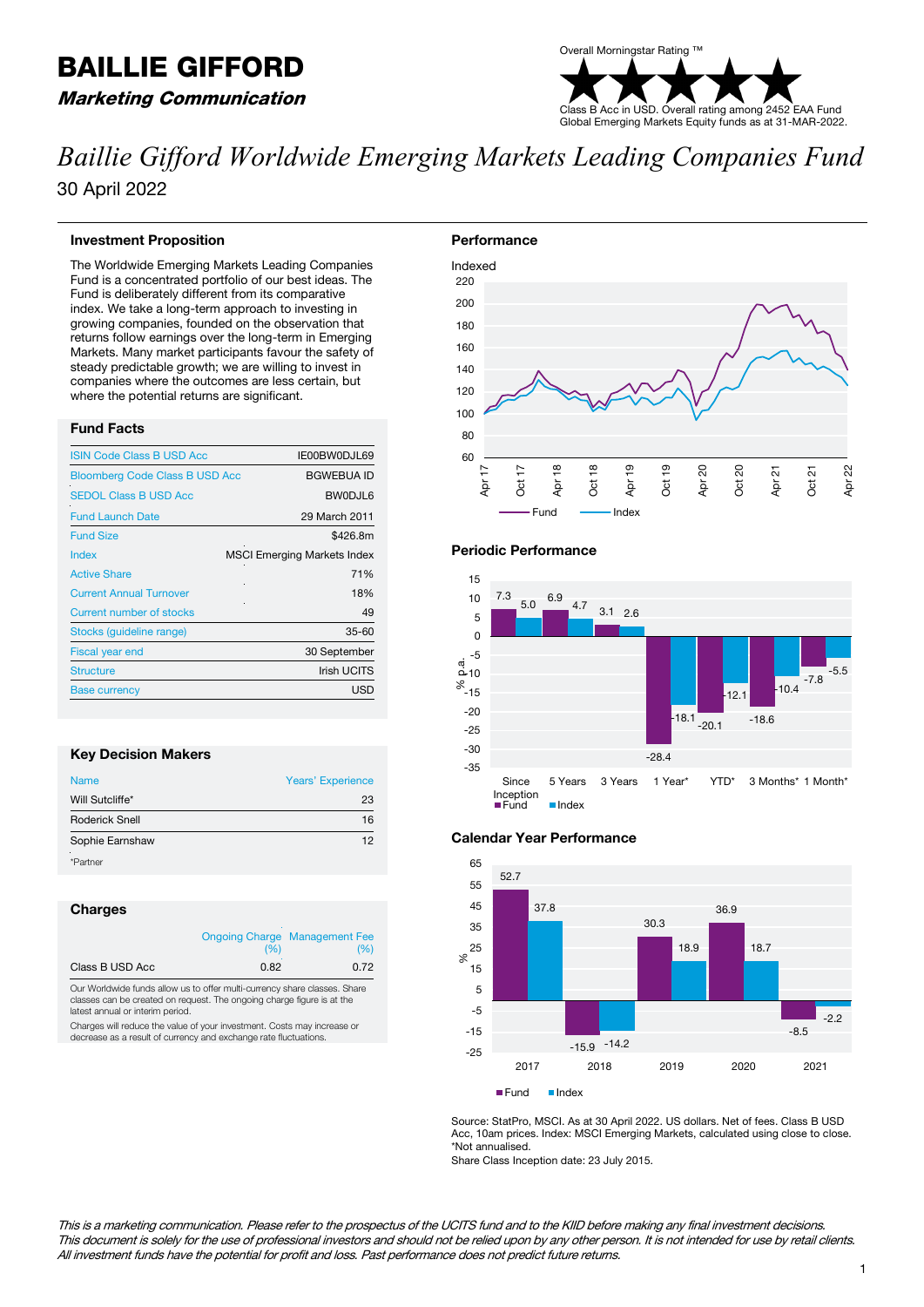## **Sector Exposure**



|                |                               | %    |
|----------------|-------------------------------|------|
|                | <b>Information Technology</b> | 25.0 |
| $\mathfrak{p}$ | <b>Consumer Discretionary</b> | 23.0 |
| 3              | <b>Financials</b>             | 22.7 |
| $\overline{4}$ | Energy                        | 11.9 |
| 5              | <b>Communication Services</b> | 6.9  |
| 6              | <b>Materials</b>              | 6.2  |
|                | Industrials                   | 2.5  |
| 8              | <b>Health Care</b>            | 0.2  |
| 9              | <b>Consumer Staples</b>       | 0.0  |
| 10             | Cash                          | 1.6  |
|                |                               |      |

## **Top Ten Holdings**

| <b>Holdings</b>            | % of Total Assets |  |  |
|----------------------------|-------------------|--|--|
| <b>Samsung Electronics</b> | 9.0               |  |  |
| <b>TSMC</b>                | 8.9               |  |  |
| Petrobras                  | 6.3               |  |  |
| <b>Reliance Industries</b> | 5.6               |  |  |
| Alibaba                    | 4.7               |  |  |
| Ping An Insurance          | 4.4               |  |  |
| MercadoLibre               | 4.2               |  |  |
| Tencent                    | 3.6               |  |  |
| Samsung SDI                | 3.3               |  |  |
| Meituan                    | 3.1               |  |  |
|                            |                   |  |  |

## **Awards and Ratings**

As at 31 March 2022



Lipper Ratings for Total Return is supplied by Lipper, a Refinitiv Company. Copyright 2022 © Refinitiv. All rights reserved. Lipper shall not be liable for any errors or delays in the content, or for any actions taken in reliance thereto. Lipper rating based on representative shareclass.

**Geographical Exposure**



|               | %    |
|---------------|------|
| China         | 30.8 |
| <b>Brazil</b> | 14.7 |
| South Korea   | 14.0 |
| India         | 13.6 |
| Taiwan        | 9.2  |
| Mexico        | 2.8  |
| South Africa  | 2.6  |
| Indonesia     | 2.2  |
| <b>Others</b> | 8.4  |
| Cash          | 1.6  |
|               |      |

By investing in the Fund you own shares in the Fund. You do not have ownership or control of the underlying assets such as the stocks and shares of the companies that make up the portfolio as these are owned by the Fund.

## **Discrete Performance**

| Index $(\%)$ | N/A      | N/A                                                           | N/A      | N/A      | 17.7     |
|--------------|----------|---------------------------------------------------------------|----------|----------|----------|
| Fund Net (%) | N/A      | N/A                                                           | N/A      | N/A      | 22.0     |
|              | 31/03/13 | 31/03/14                                                      | 31/03/15 | 31/03/16 | 31/03/17 |
|              |          | 31/03/12- 31/03/13- 31/03/14- 31/03/15- 31/03/16-             |          |          |          |
| Index $(\%)$ | 25.4     | $-7.1$                                                        | $-17.4$  | 58.9     | $-11.1$  |
| Fund Net (%) | 30.7     | $-2.7$                                                        | $-13.1$  | 78.6     | $-20.7$  |
|              | 31/03/18 | 31/03/17- 31/03/18- 31/03/19- 31/03/20- 31/03/21-<br>31/03/19 | 31/03/20 | 31/03/21 | 31/03/22 |
|              |          |                                                               |          |          |          |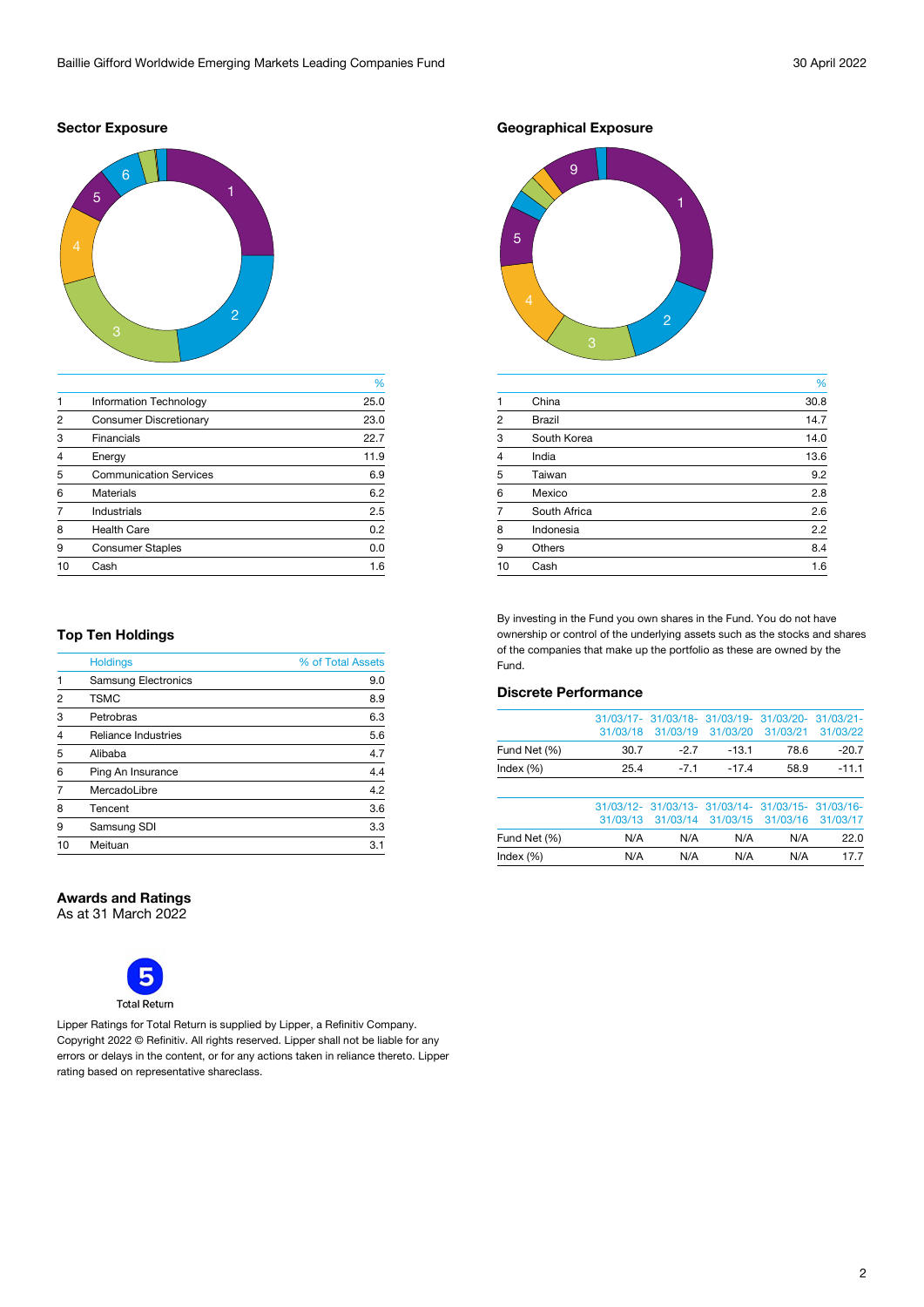## **Risks and Additional Information**

The Fund is a sub-fund of Baillie Gifford Worldwide Funds PLC which is an established umbrella fund. Its Investment Manager and Distributor is Baillie Gifford Investment Management (Europe) Limited ("BGE"). This document does not provide you with all the facts that you need to make an informed decision about investing in the Fund. Further details of the risks associated with investing in the Fund can be found in the Key Investor Information Document (KIID), or the Prospectus.

A Prospectus is available for Baillie Gifford Worldwide Funds plc (the Company) in English, French and German. Key Investor Information Documents (KIIDs) are available for each share class of each of the sub-funds of the Company and in one of the official languages of each of the EU Member States into which each sub-fund has been notified for marketing under the Directive 2009/65/EC (the UCITS Directive). These can be obtained from bailliegifford.com. In addition, a summary of investor rights is available from bailliegifford.com. The summary is available in English.

The sub-funds of the Company are currently notified for marketing into a number of EU Member States under the UCITS Directive. The Company can terminate such notifications for any share class and/or sub-fund of the Company at any time using the process contained in Article 93a of the UCITS Directive.

Nothing in the document should be construed as advice and it is therefore not a recommendation to buy or sell shares.

The ongoing charges figure is based on actual expenses for the latest financial period. Where the share class has been launched during the financial period and / or expenses during the period are not

representative, an estimate of expenses may have been used instead. It may vary from year to year. It excludes the costs of buying and selling assets for the Fund although custodian transaction costs are included. Where a share class has not been seeded an estimate of expenses has been used.

This document contains information on investments which does not constitute independent research. Accordingly, it is not subject to the protections afforded to independent research and Baillie Gifford and its staff may have dealt in the investments concerned. It is classified as advertising in Switzerland under Art 68 of the Financial Services Act ("FinSA").

This document is issued by Baillie Gifford Overseas Limited ("BGO") which provides investment management and advisory services to non-UK clients. BGO is wholly owned by Baillie Gifford & Co. Both are authorised and regulated in the UK by the Financial Conduct Authority. BGO is registered with the SEC in the United States of America, and is licensed with the Financial Sector Conduct Authority in South Africa as a Financial Services Provider. The Fund is authorised in Ireland and regulated by the Central Bank of Ireland.

BGE provides investment management and advisory services to European (excluding UK) clients. It was incorporated in Ireland in May 2018. BGE is authorised by the Central Bank of Ireland as an AIFM under the AIFM Regulations and as a UCITS management company under the UCITS Regulation. BGE is also authorised in accordance with Regulation 7 of the AIFM Regulations, to provide management of portfolios of investments, including Individual Portfolio Management ('IPM') and Non-Core Services. BGE has been appointed as UCITS management company to the following UCITS umbrella company; Baillie Gifford Worldwide Funds plc. Through its MiFID passport, it has established Baillie Gifford Investment Management (Europe) Limited (Frankfurt Branch) to market its investment management and advisory services and distribute Baillie Gifford Worldwide Funds plc in Germany. Similarly, it has established Baillie Gifford Investment Management (Europe) Limited (Amsterdam Branch) to market its investment management and advisory services and distribute Baillie Gifford Worldwide Funds plc in The Netherlands. Baillie Gifford Investment Management (Europe) Limited also has a representative office in Zurich, Switzerland pursuant to Art. 58 of the Federal Act on Financial Institutions ("FinIA"). It does not constitute a branch and therefore does not have authority to commit Baillie Gifford Investment Management (Europe) Limited. The firm is currently awaiting authorisation by the Swiss Financial Market Supervisory Authority (FINMA) to maintain this representative office of a foreign asset manager of collective assets in Switzerland pursuant to the applicable transitional provisions of FinIA. Baillie Gifford Asia (Hong Kong) Limited 柏基亞洲(香港)有限公司 ("BGA") holds a Type 1 and a Type 2 licence from the Securities and Futures Commission of Hong Kong to market and distribute Baillie Gifford's range of collective investment schemes to professional investors in Hong Kong. Baillie Gifford International LLC was formed in Delaware in 2005 and is registered with the SEC. It is the legal entity

through which BGO provides client service and marketing functions in North America.

Baillie Gifford International LLC, BGE and BGA are a wholly owned subsidiaries of Baillie Gifford Overseas Limited.

All information is sourced from Baillie Gifford & Co. All amounts in share class currency and as at the date of the document unless otherwise stated. All figures are rounded, so any totals may not sum.

Investment markets can go down as well as up and market conditions can change rapidly. The value of an investment in the Fund, and any income from it, can fall as well as rise and investors may not get back the amount invested.

The specific risks associated with the Fund include:

Custody of assets, particularly in emerging markets, involves a risk of loss if a custodian becomes insolvent or breaches duties of care.

The Fund invests in emerging markets where difficulties in dealing, settlement and custody could arise, resulting in a negative impact on the value of your investment.

The Fund's concentrated portfolio relative to similar funds may result in large movements in the share price in the short term.

The Fund has exposure to foreign currencies and changes in the rates of exchange will cause the value of any investment, and income from it, to fall as well as rise and you may not get back the amount invested.

The Fund's share price can be volatile due to movements in the prices of the underlying holdings and the basis on which the Fund is priced.

Further details of the risks associated with investing in the Fund can be found in the Key Investor Information Document (KIID), or the Prospectus. Copies of both the KIID and Prospectus are available at bailliegifford.com.

#### **Definitions**

Active Share - A measure of the Fund's overlap with the benchmark. An active share of 100 indicates no overlap with the benchmark and an active share of zero indicates a portfolio that tracks the benchmark.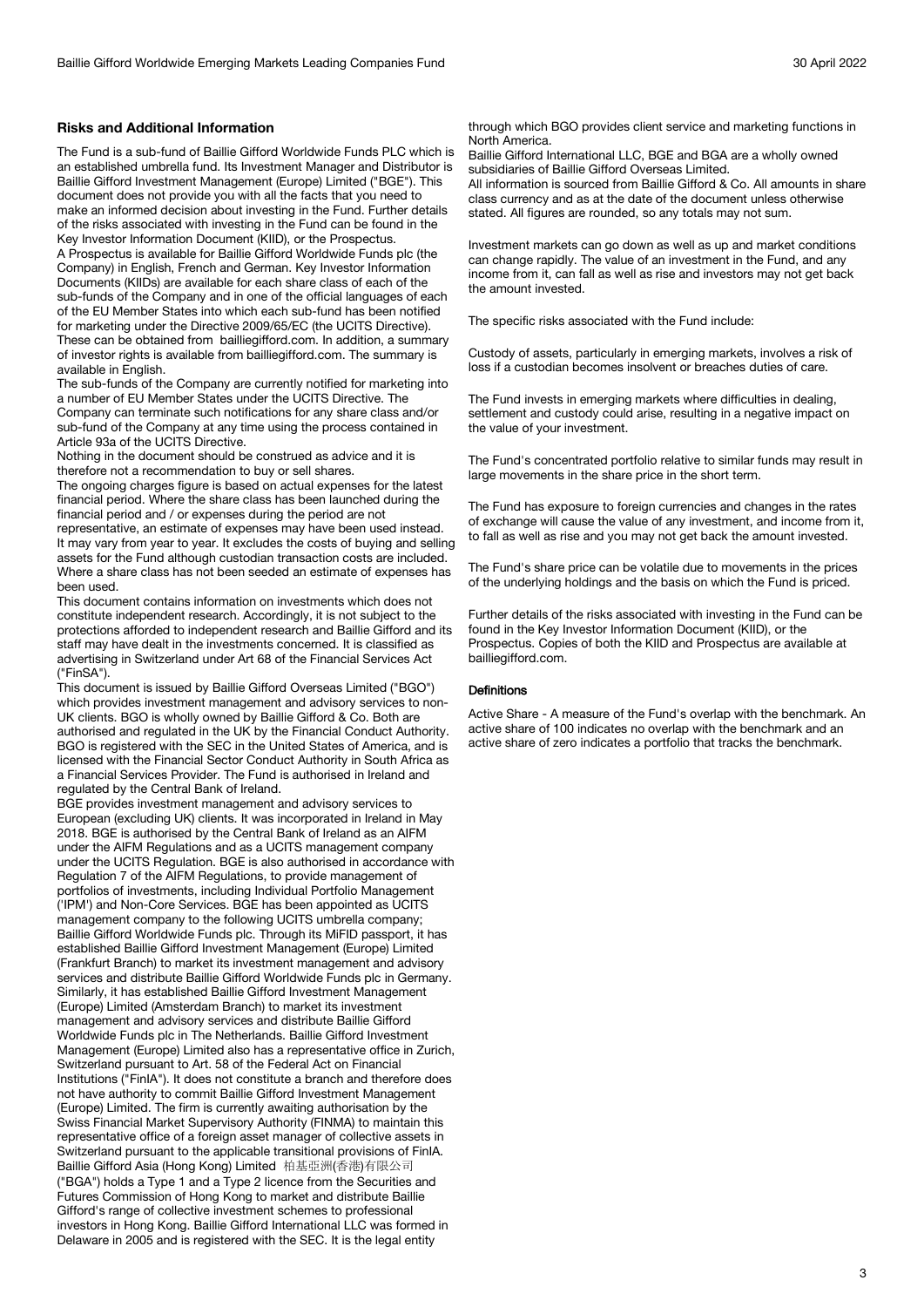## **Awards and Ratings**

The information contained herein: (1) is proprietary to Morningstar and/or its content providers; (2) may not be copied or distributed; and (3) is not warranted to be accurate, complete, or timely. Neither Morningstar nor its content providers are responsible for any damages or losses arising from any use of this information. Past performance does not predict future returns.

#### **How to Deal**

To deal please contact your representative below or alternatively you can contact Brown Brothers Harriman direct by phone or post.

Tel Dublin: +353 1 241 7156 Tel Hong Kong: +852 3971 7156

Fax Dublin: +353 1 241 7157 Fax Hong Kong: +852 3971 7157

Address:

Brown Brothers Harriman Fund Administration Services (Ireland) Limited

30 Herbert Street, Dublin 2, D02 W329, Ireland

Further information about the Fund can also be obtained from locally appointed agents, details of which are available from the country specific pages at bailliegifford.com.

#### **Target Market**

This Fund is suitable for all investors seeking a Fund that aims to deliver capital growth over a long-term investment horizon. The investor should be prepared to bear losses. This Fund is compatible for mass market distribution. This Fund may not be suitable for investors who are concerned about short-term volatility and performance, seeking a regular source of income and investing for less than five years. This Fund does not offer capital protection.

#### **Legal Notices**

Source: MSCI. MSCI makes no express or implied warranties or representations and shall have no liability whatsoever with respect to any MSCI data contained herein. The MSCI data may not be further redistributed or used as a basis for other indexes or any securities or financial products. This report is not approved, endorsed, reviewed or produced by MSCI. None of the MSCI data is intended to constitute investment advice or a recommendation to make (or refrain from making) any kind of investment decision and may not be relied on as such.

#### **Financial Intermediaries**

This document is suitable for use of financial intermediaries. Financial intermediaries are solely responsible for any further distribution and Baillie Gifford takes no responsibility for the reliance on this document by any other person who did not receive this document directly from Baillie Gifford.